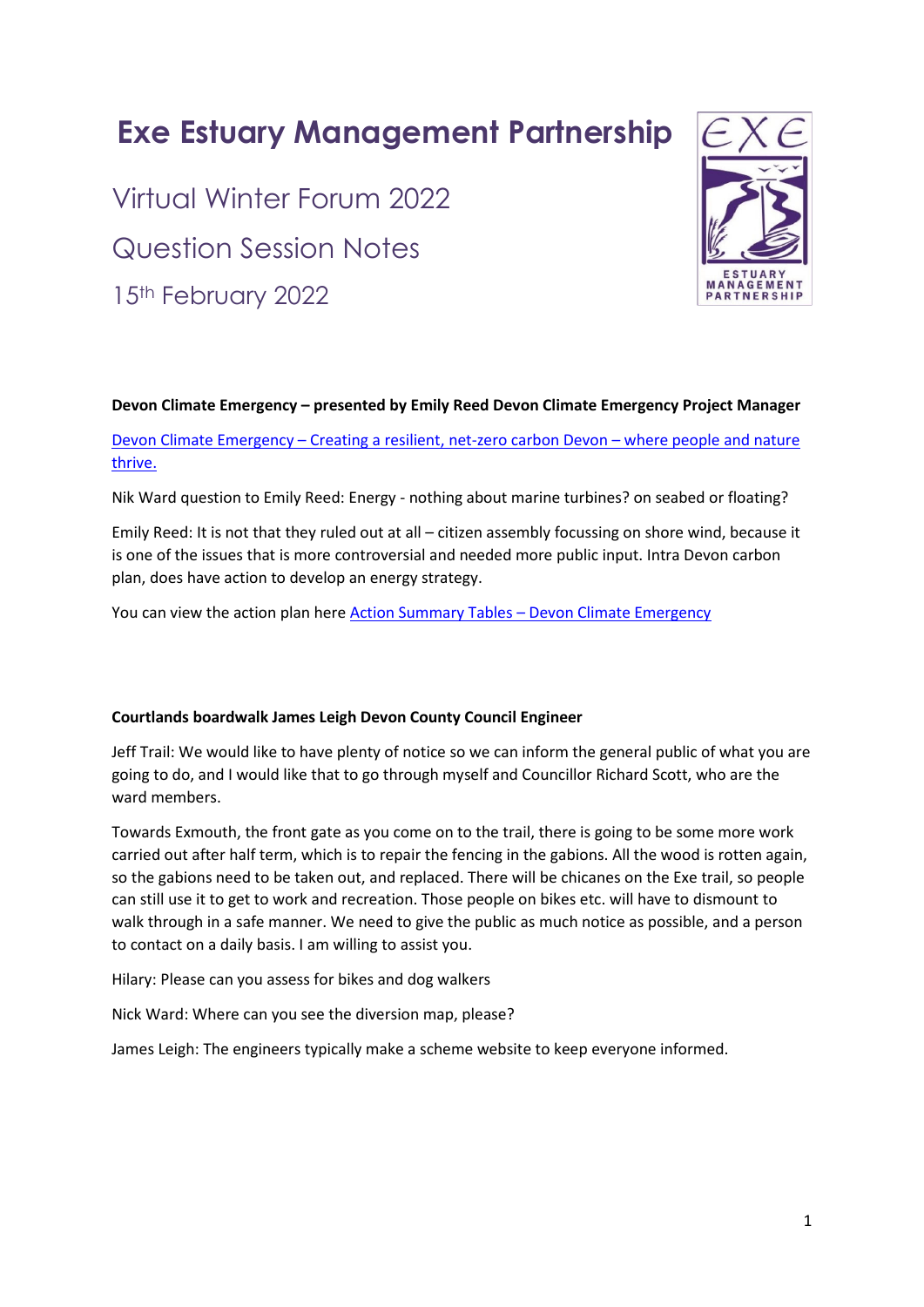## **Martin Davies Environment Agency Update Dawlish Warren beach management scheme and post scheme review.**

There will be a summary feedback document that Exe Estuary members can respond to in April/May.

Nick Ward: Have all the improvements in estuary been identified that need improvement or is there uncertainty in any other small communities that might need further improvements as climate change/sea leve rise increases, which might impact on the removal of the geotubes.

Martin Davies: Our consultants have looked at sites that were identified in 2012, there are schemes that were identified as being later on later on (Topsham, Podwerham bank, Lympstone) it's an ongoing thing, smaller sites that do need to be l ooked at depending on the risk. Exeter city has concerns at the canal and the impacts thereof at Exminster. It isn't just the environment agency; it is all risk management authorities who have responsibilities. network rail are big stakeholders, they have a strategic study as well looking at the resilience of the railway line, and we flagged this to them. Main line through could be vulnerable in the future, discussion of realignment at Powederham banks. More detail needed around the impact of removing the smaller geotube and how it will affect the larger geotube.

Nick: Important area for wading birds, hightide lot of birds go there. We need to continue to monitor as tubes are removed and if we need to put another roost in place.

Martin Davies: Advice so far, any disruption is short term, long term it could improve things.

Nick Ward: Need to monitor situations as it happens.

Jeff Trail: Normally when planning projects there are various plans made, to take into account things that might not happen but just in case, but it would only appear there is one plan. Apparent you are doing nothing for the Exe estuary. I work as a volunteer for Graham Foreshore. To hear you are doing nothing for the Exe estuary I find disturbing.

Martin Davies: When you normally do a scheme you have a long list and short list of options and impacts, if you apply that to Dawlish Warren there are so many uncertainties, you would have a very long list. We are trying to purpose is this list in draft form and waiting for feedback and challenges. People will look at it from an environmental, amenity, navigation side. We are trying to simplify the outputs to facilitate feedback. What do you mean by Exe estuary improvements?

Jeff Trail: Sand is going up the Exe, depth of channels are changing. Exmouth is a tourist town, we need to maintain tourism by allowing vessels up the Exe, that channel is getting narrower and narrower.

Martin Davies: This is a flood risk management project not a navigation project. The plan is to put Dawlish Warren back into favourable condition.

Graham Foreshore: When this scheme was initiated what important was navigation taken into account?

Martin Davies: Because it was big scheme it had to go through marine licencing regulation and as part of that there was consultation of different stakeholders. It went through normal regulatory process, and peer reviewed by HR Wallingford. There was no indication that anything from what was available would have any significant effect on navigation. There is so much natural change at Dawlish Warren, you can't unpick what erosion was caused by the scheme.